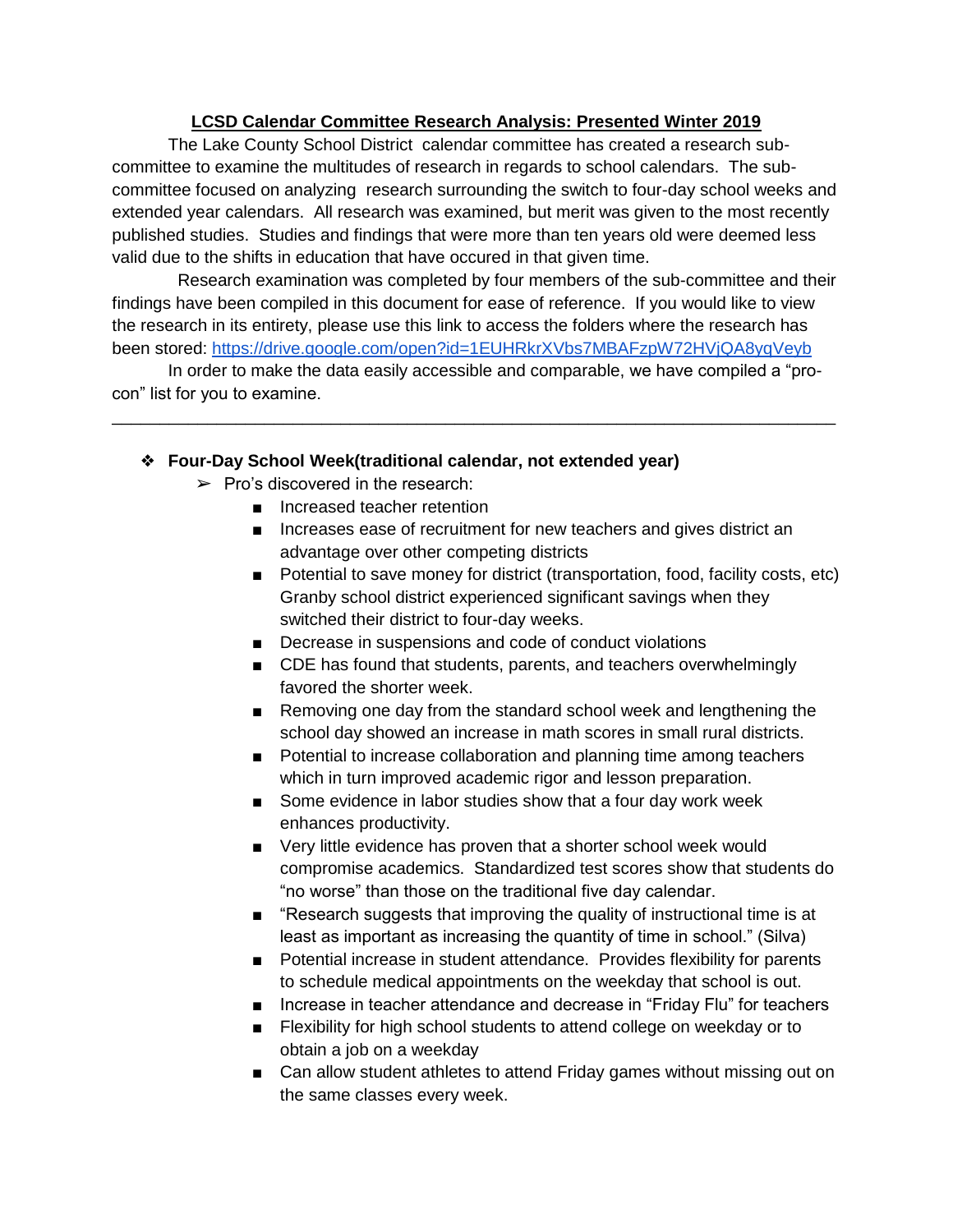- After the switch to four day weeks was made, the families and staff were pleased with the switch.
- There are 181 districts in Colorado. 89 have completely made the switch to four-day weeks, 12 have made a partial switch to four-day weeks.
- $\triangleright$  Con's discovered in the research:
	- Can be tough on lower-income or dual-income parents due to possible child-care costs.
	- Lower-income families often rely on public schools for almost half of their children's meals during the school week. (breakfast & lunch)
	- Effects on student achievement were not as substantial as the financial gain
	- The school day would be lengthened for some students in order to meet the hourly requirement set forth by the state
	- Can be hard on hourly employees.

## ❖ **Extended Year Calendar (four or five day weeks)**

- $\triangleright$  Pro's discovered in the research:
	- Student contact days are the same, there are just more frequent small breaks.
	- Students from medium to high income families show slightly higher retention of learned materials with extended year calendars. This is worse for low income families.
	- Schools that show positive growth or experience with this calendar offer enrichment and remediation programs during the frequent breaks.
	- Deepened relationships between adults-children
	- Potential lower child care costs for parents
	- Some districts have seen fewer behavioral issues due to shorter breaks and classroom/school routines
	- Remediation can occur when it is most needed during the school year
	- A few meta-analyses indicate a positive relationship between a year round schedule and academic performance.
	- Of 33 studies, 27 found "significant" positive effects.
	- Parents and staff that participated in a modified calendar were quite positive about their experience.
- $\triangleright$  Con's discovered in the research:
	- In reference to many short breaks or a few longer breaks, no matter when the child is out of school, they experience the same inequality.
	- Students from low-socioeconomic levels can benefit from the extended year calendar only if the school provides intentional learning opportunities during break.
	- Von Hippel states: "..year round schools don't really solve the problem of summer learning set back, they simply spread it out across the year." Von